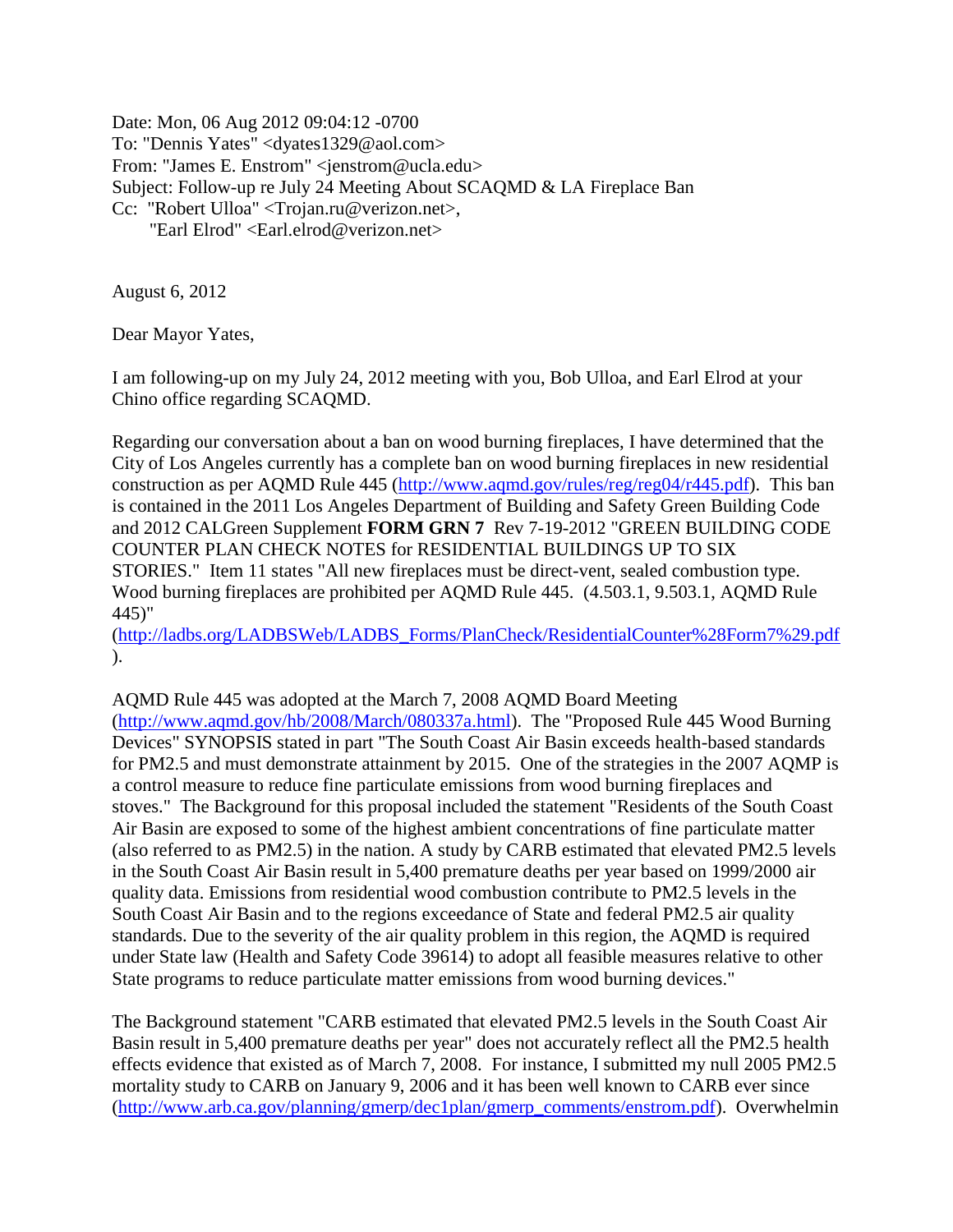g epidemiologic evidence, both before and after March 7, 2008, indicates that there are NO "premature deaths" in California caused by PM2.5. Furthermore, as I stated in my June 4, 2012 Orange County Register comments, a strong case can be made that the current PM2.5 air quality standards are not applicable to California and the South Coast Air Basin. Thus, the Background statement that was used to justify AQMD Rule 445 is another example of serious misrepresentation of existing health effects evidence by Dr. Wallerstein. There is no public health justification for the current ban on wood burning fireplaces in Los Angeles.

I am currently preparing my public comments on the Draft 2012 Air Quality Management Plan [\(http://www.aqmd.gov/aqmp/2012aqmp/index.htm\)](http://www.aqmd.gov/aqmp/2012aqmp/index.htm), which was released on July 19, 2012 [\(http://www.aqmd.gov/news1/2012/AQMPdraftrelease.htm\)](http://www.aqmd.gov/news1/2012/AQMPdraftrelease.htm). Please let me know how you plan to deal with my "**Charges of Falsification and Defamation by SCAQMD Executive Officer Barry Wallerstein**."

Thank you very much for your interest and consideration.

Best regards,

James E. Enstrom, Ph.D., M.P.H.

Date: Wed, 11 Jul 2012 11:02:26 -0700 To: "Dennis Yates" <dyates1329@aol.com> From: "James E. Enstrom" <jenstrom@ucla.edu> Subject: Request for Meeting to Discuss SCAQMD AQMP Cc: "Robert Ulloa" <Trojan.ru@verizon.net>, "Earl Elrod" <Earl.elrod@verizon.net>

July 11, 2012

Mayor Dennis Yates SCAQMD Governing Board Member dyates1329@aol.com